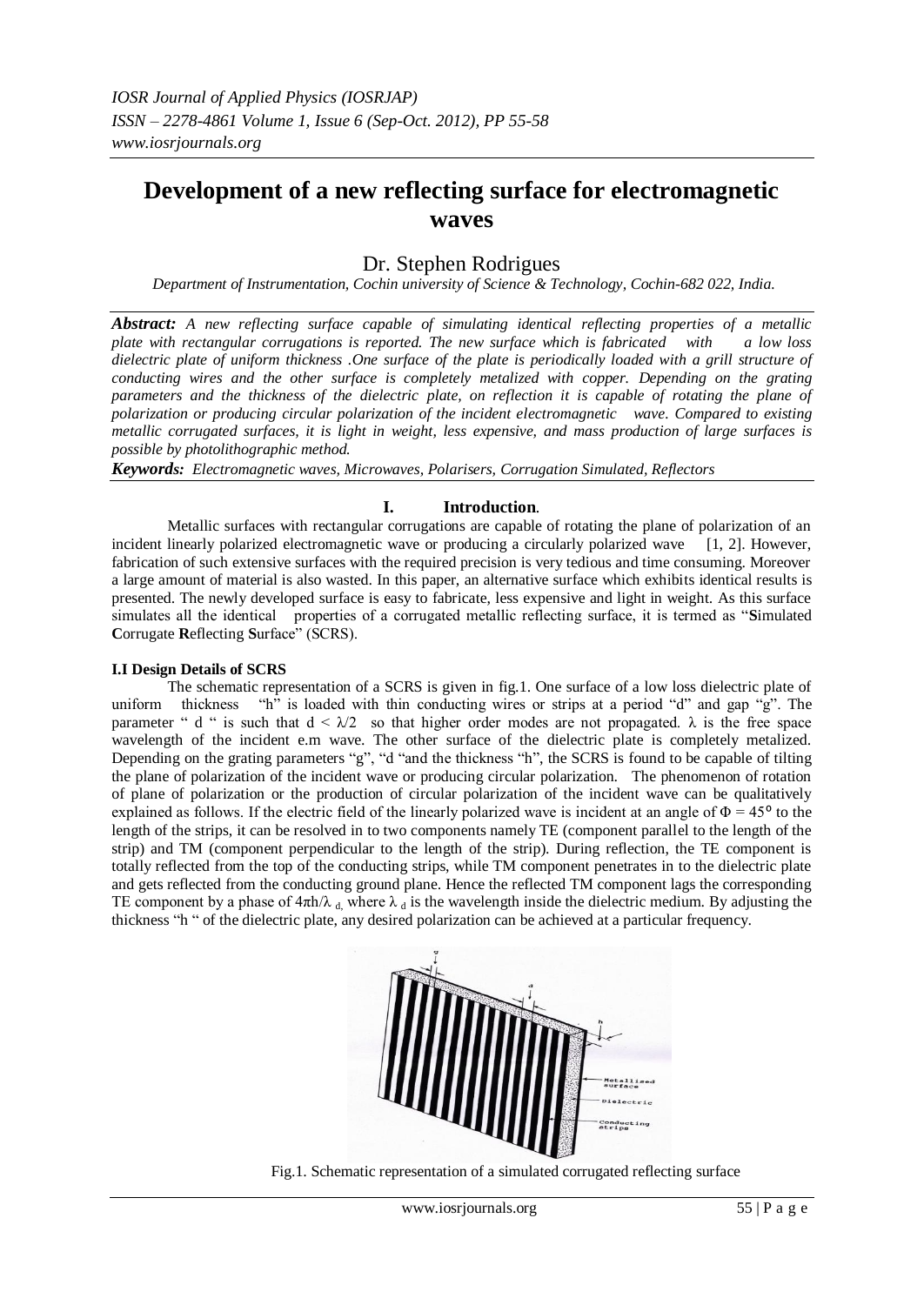## **II. Experimental Arrangement**

 A small X-band pyramidal horn antenna of high polarization discrimination of −30 dB is used as the transmitter antenna of e.m waves. Another similar antenna which is mounted on a polarization positioner with automatic rotation facility about its axis is used as the receiver antenna.

 In order to avoid direct coupling between the transmitting and the receiving antennas, they are placed in such a way that the angle of incidence is  $9^{\circ}$  as suggested by Jull [1] for metallic corrugated plate. For total elimination of coupling, microwave absorbers are interposed between them. It has been established that, for angles of incidence less than  $10^{\circ}$ , the differential change in phase shift between the TE and TM components is less than 1<sup>o</sup>. Hence the present experimental setup satisfies the condition of normal incidence. The entire experiment is conducted in a microwave anechoic chamber.

The signal received by the receiver antenna mounted on the polarization positioner is plotted using an X-Y plotter.

## **III. Experimental Results**

The experimental results are presented in two parts. In the first part, the experimental results of SCR surfaces which are capable of converting a linearly polarized incident e.m wave in to a circularly polarized wave are presented. In the second part, experimental results of a SCRS which tilts the plane of polarization of an incident e.m wave are discussed.

## **III.1 Production of Circularly Polarised Waves**

The design parameters of different SCR surfaces used for the experimental investigation are given in the table. The typical variation of axial ratio with frequency of the reflected wave from different SCR surfaces investigated are presented in figures 2, 3, and 4.

| <b>SCR</b><br>surface | $d/\lambda$ | $h/\lambda$ | $g/\lambda$ | Frequency<br>(GHz) |
|-----------------------|-------------|-------------|-------------|--------------------|
| 1.a                   | 0.093       | 0.1085      | 0.96        | 9.3                |
| 1.b                   | 0.165       | 0.1155      | 0.96        | 9.9                |
| 2.a                   | 0.1092      | 0.1092      | 0.96        | 10.92              |
| 2.b                   | 0.1958      | 0.1175      | 0.96        | 11.75              |
| 3.a                   | 0.1373      | 0.103       | 0.892       | 10.3               |
| 3.b                   | 0.1587      | 0.0992      | 0.892       | 11.9               |
|                       |             |             |             |                    |

Table showing the design details of the SCR surfaces investigated



Fig.2. Variation of axial ratio with frequency of SCR surfaces 1.a and 1.b.

 From the figures it is evident that the newly developed SCR surfaces areproducing circularly polarized wave by reflection. When  $h = d = 0.1092\lambda$ , and  $g/d=0.96$ , the minimum axial ratio obtained is 0.145 dB at 10.92 GHz. For analyzing the sense of circular polarization of the reflected wave, left and right handed circularly polarized helical antennas were used as the receivers. The observations have showed that when the conducting wires or strips of the grill structure on the SCRS is at an angle of 135<sup>o</sup> with respect to the H- vector in the clockwise direction, a left handed circular polarization is obtained. On the other hand, when this angle is 45⁰, a right handed circular polarization is resulted.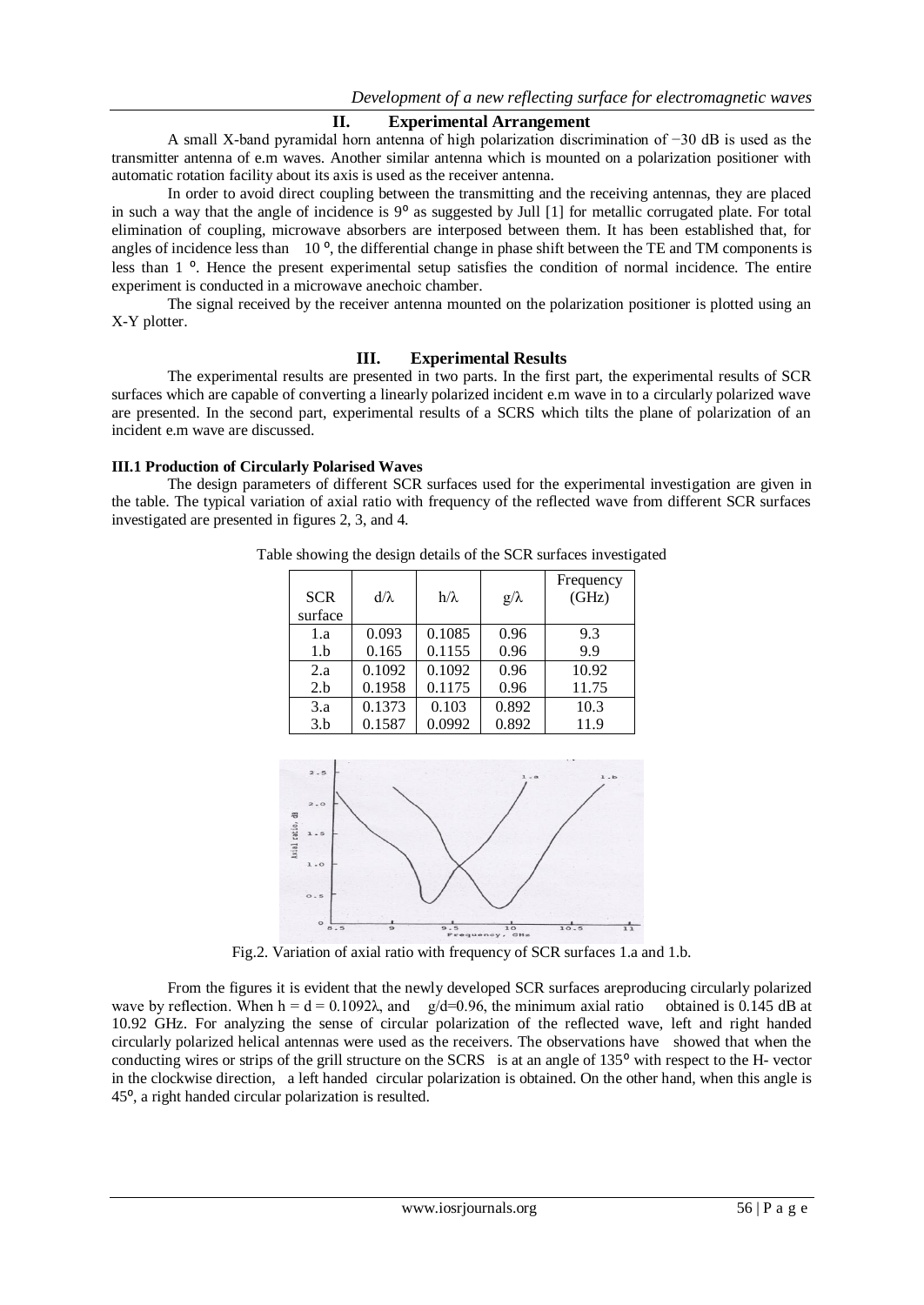

Fig.3. Variation of axial ratio with frequency of SCR surfaces 2.a, and 2.b.

#### **III.2 Rotation of Plane of Polarization by SCRS Technique**

It has been observed that, for an optimum dielectric substrate thickness, the SCR surfaces are producing circularly polarized waves for g  $/d \approx 1$ . However, when the value of g  $/d$  is decreased, the SCR surface is found to be exhibiting the property of tilting the polarization of the linearly polarized incident wave. SCRS with different grating parameters and dielectric substrate thickness were fabricated and tested. A SCRS with  $g / \lambda = 0.1433$ , h  $\lambda = 0.1082$ , and  $g / d = 0.5$ , at an angle of incidence of 20<sup>o</sup> exhibited a polarization tilt of 90<sup>°</sup> for 48<sup>°</sup> orientation of the incident electric field with the length of the strip. When the incident electric field is parallel or perpendicular to the length of the strip, the reflected wave is found to be plane polarised in the same plane as the incident wave and the surface behaves just like a conducting surface. The results are shown in fig. 5.



Fig.4. Variation of axial ratio with frequency of SCR surfaces 3.a and 3.b.



Fig.5. Reflected power from a SCRS  $(g/\lambda=0.1433, h/\lambda=0.1082$  and  $g/d=0.5$ ) at an angle of incidence of 20<sup>o</sup>. Incident electric field parallel to the length of the strip.

Incident electric field at  $48<sup>°</sup>$  to the length of the strip.

 The experiment is repeated for different angles of incidence. It is observed that, as the angle of incidence is increased, the angle of orientation (φ) of the incident electric field with the length of the strip, required for a 90 $^{\circ}$  tilt of plane of polarization is also increased. As in the case of metallic corrugated surface  $\lceil 1 \rceil$ ], here also, for small angles of incidence  $(< 10<sup>o</sup>$ ), the angle of orientation of the incident electric field required for the 90  $\degree$  tilt of plane of polarization of the reflected wave is found to be nearly 45  $\degree$  and beyond that it increases. The variation of the required angle of orientation  $\varphi$  of the incident electric field with the angle of incidence is given in fig .6.